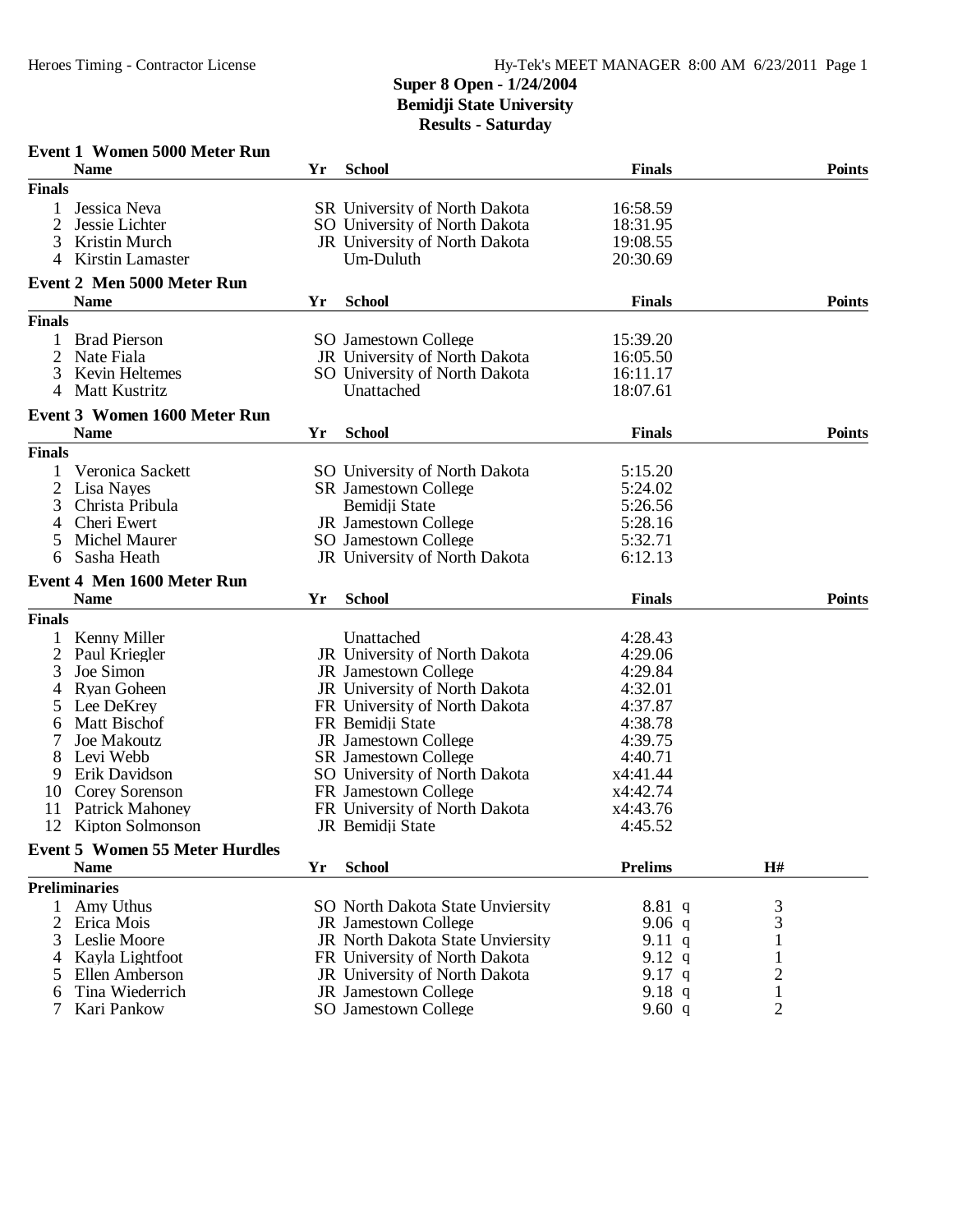#### **Super 8 Open - 1/24/2004 Bemidji State University**

|               | Preliminaries  (Event 5 Women 55 Meter Hurdles) |    |                                  |                  |                                            |               |
|---------------|-------------------------------------------------|----|----------------------------------|------------------|--------------------------------------------|---------------|
|               | <b>Name</b>                                     | Yr | <b>School</b>                    | <b>Prelims</b>   | H#                                         |               |
| 8             | Amy Taylor                                      |    | SO Bemidii State                 | 9.70q            | $\mathbf{1}$                               |               |
| 9             | Megan Hamilton                                  |    | JR Bemidji State                 | $10.22$ q        |                                            |               |
| 10            | Katie Janus                                     |    | FR University of North Dakota    | $10.25$ q        | $\begin{array}{c} 3 \\ 3 \\ 2 \end{array}$ |               |
| 11            | Heidi Zander                                    |    | FR University of North Dakota    | $10.26$ q        |                                            |               |
| 12            | Kim Giertych                                    |    | SO Um-Duluth                     | $10.27$ q        | $\overline{2}$                             |               |
|               | <b>Event 5 Women 55 Meter Hurdles</b>           |    |                                  |                  |                                            |               |
|               | <b>Name</b>                                     | Yr | <b>School</b>                    | <b>Finals</b>    | H#                                         | <b>Points</b> |
| <b>Finals</b> |                                                 |    |                                  |                  |                                            |               |
| $\mathbf{1}$  | Amy Uthus                                       |    | SO North Dakota State Unviersity | 8.70             | 1                                          |               |
| 2             | Kayla Lightfoot                                 |    | FR University of North Dakota    | 9.10             | 1                                          |               |
| 3             | Ellen Amberson                                  |    | JR University of North Dakota    | 9.18             | $\mathbf{1}$                               |               |
| 4             | Megan Hamilton                                  |    | JR Bemidji State                 | 10.04            |                                            |               |
| 4             | Katie Janus                                     |    | FR University of North Dakota    | 10.04            | $\begin{array}{c} 2 \\ 2 \\ 2 \end{array}$ |               |
| 6             | Heidi Zander                                    |    | FR University of North Dakota    | x10.43           |                                            |               |
| 7             | Amy Taylor                                      |    | SO Bemidji State                 | 10.45            |                                            |               |
|               | Leslie Moore                                    |    | JR North Dakota State Unviersity | <b>DNF</b>       | 1                                          |               |
|               | <b>Event 6 Men 55 Meter Hurdles</b>             |    |                                  |                  |                                            |               |
|               | <b>Name</b>                                     | Yr | <b>School</b>                    | <b>Prelims</b>   | H#                                         |               |
|               | <b>Preliminaries</b>                            |    |                                  |                  |                                            |               |
| 1             | <b>Patrick Nelson</b>                           |    | FR University of North Dakota    | $8.12 \text{ q}$ | 3                                          |               |
| 2             | <b>Ben Aakre</b>                                |    | North Dakota State Unviersity    | $8.14$ q         |                                            |               |
| 3             | Michael Hougen                                  |    | FR Bemidji State                 | $8.17$ q         | 3<br>$\overline{c}$                        |               |
| 4             | Tyson Kuznia                                    |    | SO Bemidii State                 | $8.21$ q         | 1                                          |               |
| 5             | <b>Tyson Norman</b>                             |    | <b>SR</b> Jamestown College      | $8.24$ q         | 1                                          |               |
|               |                                                 |    |                                  |                  |                                            |               |
| 6             | <b>Tyler Stoltz</b>                             |    | University of North Dakota       | $8.26$ q         | 1                                          |               |
|               | Phill Stokkeland                                |    | <b>SR</b> Jamestown College      | $8.27$ q         | $\mathbf{1}$                               |               |
| 8             | John Schuh                                      |    | FR University of North Dakota    | $8.35$ q         | $\begin{array}{c} 3 \\ 3 \\ 2 \end{array}$ |               |
| 9             | <b>Chris Massey</b>                             |    | FR Jamestown College             | $8.63$ q         |                                            |               |
| 10            | <b>Philip Reierson</b>                          |    | FR Jamestown College             | 8.69q            |                                            |               |
| 11            | Adam Eskierka                                   |    | JR Um-Duluth                     | 9.09q            |                                            |               |
| 12            | <b>Ben Mettling</b>                             |    | JR Bemidji State                 | 9.28 $q$         | $\mathbf{1}$                               |               |
| 13            | Rob Kucher                                      |    | JR Bemidji State                 | 9.38             | $\mathbf{1}$                               |               |
| 14            | Tony Jacobson                                   |    | FR Bemidji State                 | 9.39             | $\overline{\mathbf{c}}$<br>$\overline{2}$  |               |
| 15            | Travis Schwarz                                  |    | JR Bemidji State                 | 9.71             |                                            |               |
|               | <b>Event 6 Men 55 Meter Hurdles</b>             |    |                                  |                  |                                            |               |
|               | <b>Name</b>                                     | Yr | <b>School</b>                    | <b>Finals</b>    | H#                                         | <b>Points</b> |
| <b>Finals</b> |                                                 |    |                                  |                  |                                            |               |
| 1             | <b>Ben Aakre</b>                                |    | North Dakota State Unviersity    | 7.98             | 1                                          |               |
| 2             | <b>Patrick Nelson</b>                           |    | FR University of North Dakota    | 8.03             | 1                                          |               |
| 3             | Michael Hougen                                  |    | FR Bemidji State                 | 8.12             |                                            |               |
| 4             | Tyson Kuznia                                    |    | SO Bemidji State                 | 8.16             | 1                                          |               |
| 5             | <b>Tyson Norman</b>                             |    | <b>SR</b> Jamestown College      | 8.21             |                                            |               |
| 6             | <b>Phill Stokkeland</b>                         |    | <b>SR</b> Jamestown College      | 8.22             | $\overline{c}$                             |               |
| 6             | <b>Tyler Stoltz</b>                             |    | University of North Dakota       | 8.22             | $\mathbf{1}$                               |               |
| 8             | John Schuh                                      |    | FR University of North Dakota    | 8.23             | $\overline{c}$                             |               |
| 9             | Chris Massey                                    |    | FR Jamestown College             | 8.43             | $\overline{c}$                             |               |
| 10            | Adam Eskierka                                   |    | JR Um-Duluth                     | 8.49             | $\overline{2}$                             |               |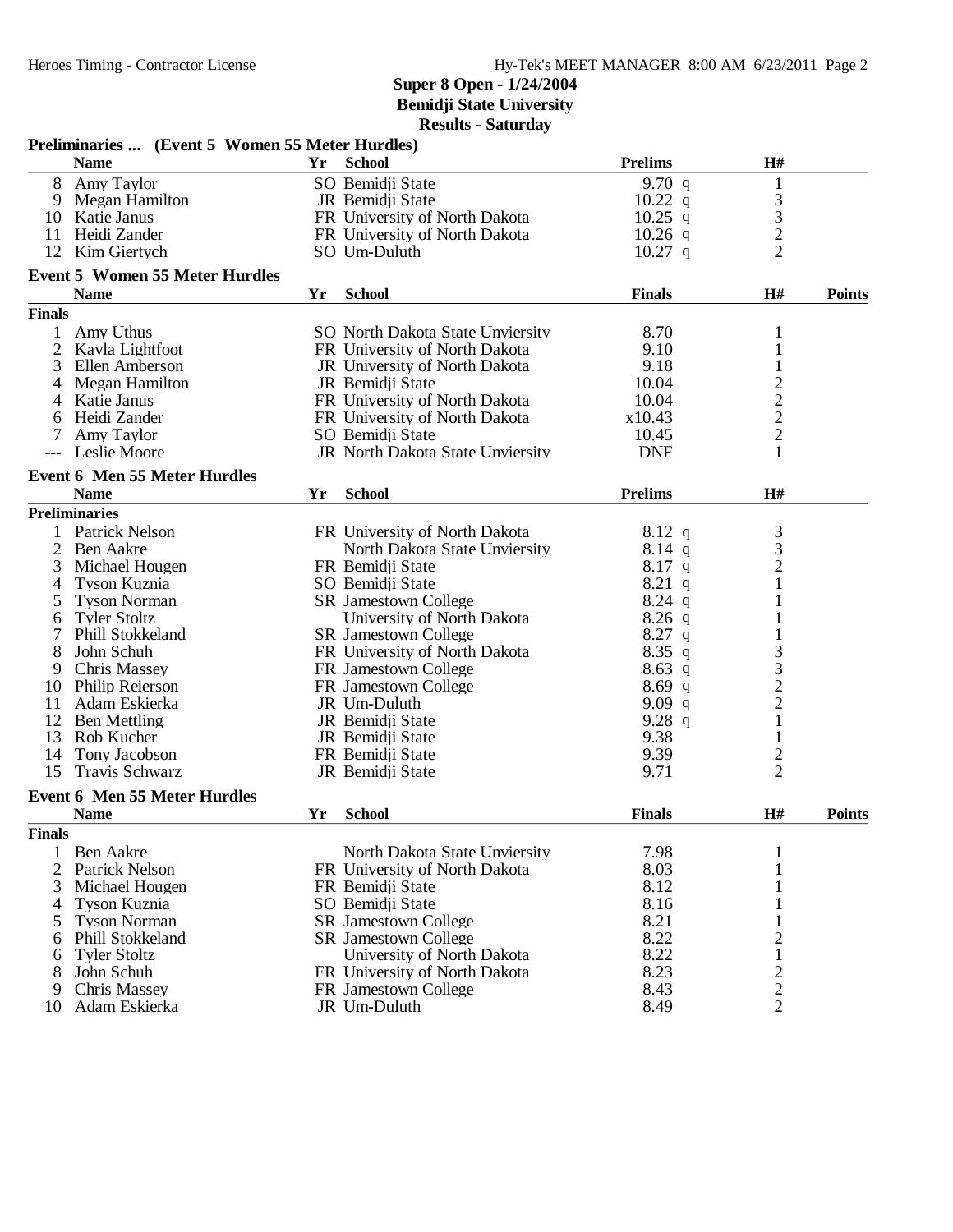|                | Finals  (Event 6 Men 55 Meter Hurdles)          |    |                               |                |                                            |               |
|----------------|-------------------------------------------------|----|-------------------------------|----------------|--------------------------------------------|---------------|
|                | <b>Name</b>                                     | Yr | <b>School</b>                 | <b>Finals</b>  | H#                                         | <b>Points</b> |
|                | 11 Philip Reierson                              |    | FR Jamestown College          | x8.90          | $\overline{c}$                             |               |
| 12             | <b>Ben Mettling</b>                             |    | JR Bemidji State              | 9.11           | $\overline{2}$                             |               |
|                | <b>Event 7 Women 55 Meter Dash</b>              |    |                               |                |                                            |               |
|                | <b>Name</b>                                     | Yr | <b>School</b>                 | <b>Prelims</b> | H#                                         |               |
|                | <b>Preliminaries</b>                            |    |                               |                |                                            |               |
| 1              | Marrie Johnson                                  |    | <b>SO</b> Jamestown College   | $7.55$ q       | $\mathbf{1}$                               |               |
| $\overline{2}$ | Erin Baustian                                   |    | FR University of North Dakota | 7.79 $q$       | $\overline{\mathbf{c}}$                    |               |
| 3              | Sarah Boese                                     |    | SO University of North Dakota | 7.92 $q$       | $\mathbf 1$                                |               |
| 4              | Katie Janus                                     |    | FR University of North Dakota | $8.41\ q$      |                                            |               |
| 5              | Lacy Hanson                                     |    | <b>SO Jamestown College</b>   | $8.65$ q       | $\frac{2}{2}$                              |               |
|                | <b>Event 7 Women 55 Meter Dash</b>              |    |                               |                |                                            |               |
|                | <b>Name</b>                                     | Yr | <b>School</b>                 | <b>Finals</b>  |                                            | <b>Points</b> |
| <b>Finals</b>  |                                                 |    |                               |                |                                            |               |
|                | Marrie Johnson                                  |    | SO Jamestown College          | 7.56           |                                            |               |
| 2              | Erin Baustian                                   |    | FR University of North Dakota | 7.61           |                                            |               |
| 3              | Sarah Boese                                     |    | SO University of North Dakota | 7.96           |                                            |               |
| 4              | Katie Janus                                     |    | FR University of North Dakota | 8.26           |                                            |               |
| 5              | Lacy Hanson                                     |    | SO Jamestown College          | 8.68           |                                            |               |
|                |                                                 |    |                               |                |                                            |               |
|                | <b>Event 8 Men 55 Meter Dash</b>                |    |                               |                |                                            |               |
|                | <b>Name</b>                                     | Yr | <b>School</b>                 | <b>Prelims</b> | H#                                         |               |
|                | <b>Preliminaries</b>                            |    |                               |                |                                            |               |
| 1              | Donovan Alexander                               |    | FR University of North Dakota | 6.58 $q$       | 4                                          |               |
| $\overline{2}$ | Demetrius Charles                               |    | JR University of North Dakota | 6.70 $q$       | $\frac{2}{4}$                              |               |
| 3              | <b>Terrance Fleming</b>                         |    | North Dakota State Unviersity | 6.72 q         |                                            |               |
| 4              | Tony Schwan                                     |    | North Dakota State Unviersity | 6.73 q         | $\mathbf{1}$                               |               |
| 4              | Andy Kapp                                       |    | SO Jamestown College          | 6.73 $q$       | $\mathbf{1}$                               |               |
| 4              | Ben Hopkin                                      |    | SO Bemidji State              | 6.73 q         | $\begin{array}{c} 2 \\ 2 \\ 3 \end{array}$ |               |
|                | Jeff Konigbagbe                                 |    | <b>JR</b> Jamestown College   | 6.74 $q$       |                                            |               |
| 8              | Ryan Schafer                                    |    | SR University of North Dakota | 6.75 q         |                                            |               |
| 9              | Eric Miller                                     |    | North Dakota State Unviersity | 6.77 $q$       |                                            |               |
| 10             | Eric Quale                                      |    | SO Jamestown College          | 6.79 $q$       |                                            |               |
| 11             | James Winsor                                    |    | Unattached                    | 6.81 $q$       | $\begin{array}{c} 4 \\ 3 \\ 3 \end{array}$ |               |
| 12             | <b>Jay Shook</b>                                |    | Unattached                    | 6.82 q         |                                            |               |
| 13             | <b>Tristan White</b>                            |    | SO Bemidji State              | 6.85           | $\mathbf{1}$                               |               |
| 14             | Jon Patten                                      |    | Unattached                    | 6.88           | $\overline{\mathcal{L}}$                   |               |
| 15             | <b>Steve Vondros</b>                            |    | FR Bemidji State              | 6.90           | 3                                          |               |
| 15             | Nick Tews                                       |    | FR Jamestown College          | 6.90           | $\overline{\mathbf{c}}$                    |               |
| 17             | Dan Presthus                                    |    | FR University of North Dakota | 6.91           | 3                                          |               |
| 18             | David Sharpe                                    |    | FR Um-Duluth                  | 7.03           |                                            |               |
| 19             | Chris Norton                                    |    | Unattached                    | 7.32           | 1                                          |               |
| 20             | Justin Cox                                      |    | FR Bemidji State              | 7.80           | 1                                          |               |
|                | <b>Event 8 Men 55 Meter Dash</b><br><b>Name</b> | Yr | <b>School</b>                 | <b>Finals</b>  | H#                                         | <b>Points</b> |
| <b>Finals</b>  |                                                 |    |                               |                |                                            |               |
| 1              | Donovan Alexander                               |    | FR University of North Dakota | 6.53           | 1                                          |               |
| 2              | Jeff Konigbagbe                                 |    | <b>JR</b> Jamestown College   | 6.64           | $\mathbf{2}$                               |               |
| 3              | <b>Terrance Fleming</b>                         |    | North Dakota State Unviersity | 6.66           | $\mathbf{1}$                               |               |
|                |                                                 |    |                               |                |                                            |               |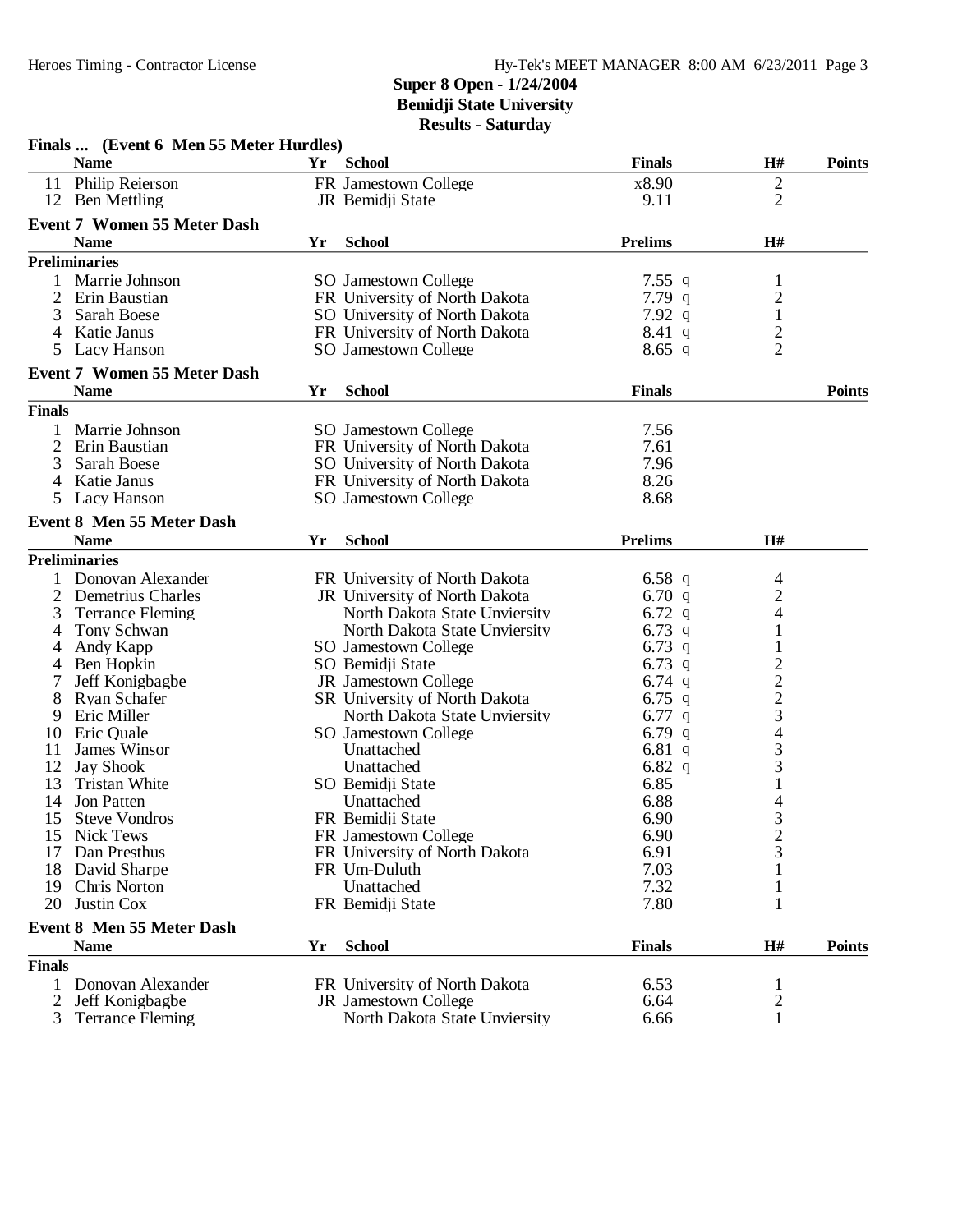**Finals ... (Event 8 Men 55 Meter Dash)**

|                | vent o with so within D<br><b>Name</b> | Yr | <b>School</b>                 | <b>Finals</b> | H#                                                | <b>Points</b> |
|----------------|----------------------------------------|----|-------------------------------|---------------|---------------------------------------------------|---------------|
| 4              | Tony Schwan                            |    | North Dakota State Unviersity | 6.71          | 1                                                 |               |
| 5              | Demetrius Charles                      |    | JR University of North Dakota | 6.72          | 1                                                 |               |
| 5              | Ben Hopkin                             |    | SO Bemidji State              | 6.72          | 1                                                 |               |
|                | Andy Kapp                              |    | SO Jamestown College          | 6.76          | 1                                                 |               |
| 8              | Ryan Schafer                           |    | SR University of North Dakota | 6.77          |                                                   |               |
| 9              | <b>Jay Shook</b>                       |    | Unattached                    | 6.82          | $\begin{array}{c}\n2 \\ 2 \\ 2 \\ 2\n\end{array}$ |               |
|                |                                        |    |                               | 6.82          |                                                   |               |
| 9              | Eric Miller                            |    | North Dakota State Unviersity |               |                                                   |               |
| 11             | Eric Quale                             |    | SO Jamestown College          | 6.83          |                                                   |               |
| 11             | James Winsor                           |    | Unattached                    | 6.83          |                                                   |               |
|                | <b>Event 9 Women 400 Meter Dash</b>    |    |                               |               |                                                   |               |
|                | <b>Name</b>                            | Yr | <b>School</b>                 | <b>Finals</b> | H#                                                | <b>Points</b> |
| <b>Finals</b>  |                                        |    |                               |               |                                                   |               |
| 1              | Tina Wiederrich                        |    | JR Jamestown College          | 60.69         | 1                                                 |               |
| $\overline{2}$ | <b>Lindsey Gregg</b>                   |    | FR Bemidji State              | 61.70         | 1                                                 |               |
| 3              | April Bielejeski                       |    | SR University of North Dakota | 62.47         |                                                   |               |
| 4              | Kellie Mooney                          |    | FR University of North Dakota | 63.03         |                                                   |               |
| 5              | Carma Hackey                           |    | JR Jamestown College          | 64.48         |                                                   |               |
| 6              | Chelsea Haines                         |    | <b>SR</b> Jamestown College   | 64.74         | $\frac{2}{2}$                                     |               |
| 7              | <b>Betsy Thingstad</b>                 |    | SO Jamestown College          | x65.09        |                                                   |               |
| 8              | Chrisy Lussenden                       |    | FR Jamestown College          | x66.55        | $\overline{2}$                                    |               |
|                | Event 10 Men 400 Meter Dash            |    |                               |               |                                                   |               |
|                | <b>Name</b>                            | Yr | <b>School</b>                 | <b>Finals</b> | H#                                                | <b>Points</b> |
| <b>Finals</b>  |                                        |    |                               |               |                                                   |               |
|                |                                        |    |                               |               |                                                   |               |
| 1              | <b>Brent Keigley</b>                   |    | JR University of North Dakota | 51.37         | 1                                                 |               |
| 2              | Justin Martin                          |    | SR Bemidji State              | 52.68         | 1                                                 |               |
| 3              | Sean Iverson                           |    | SO Jamestown College          | 52.74         |                                                   |               |
| 4              | Phil Gustafson                         |    | North Dakota State Unviersity | 52.86         |                                                   |               |
| 5              | Mitch Cooper                           |    | SR Bemidji State              | 53.13         | 1                                                 |               |
| 6              | Chris Makoutz                          |    | FR Jamestown College          | 54.09         | $\overline{\mathbf{c}}$                           |               |
|                | Darin Spitzer                          |    | North Dakota State Unviersity | 54.27         | $\overline{c}$                                    |               |
| 8              | Paul Suckstorff                        |    | Unattached                    | 55.29         | $\overline{2}$                                    |               |
|                | Event 12 Men 600 Meter Run             |    |                               |               |                                                   |               |
|                | <b>Name</b>                            | Yr | <b>School</b>                 | <b>Finals</b> | H#                                                | <b>Points</b> |
| <b>Finals</b>  |                                        |    |                               |               |                                                   |               |
|                | Aaron Feia                             |    | Unattached                    | 1:25.37       | $\mathbf{1}$                                      |               |
| $\overline{2}$ | Joe Makoutz                            |    | <b>JR</b> Jamestown College   | 1:25.62       | $\mathbf{1}$                                      |               |
| 3              | Joe Simon                              |    | <b>JR</b> Jamestown College   | 1:25.74       | 1                                                 |               |
| 4              | Tim Girod                              |    | JR Bemidji State              | 1:27.53       |                                                   |               |
| 5              | Pat Lais                               |    | JR Bemidji State              | 1:27.68       | 1<br>1                                            |               |
|                |                                        |    |                               |               |                                                   |               |
| 6              | John Wallace                           |    | FR Jamestown College          | 1:30.39       | 1                                                 |               |
|                | Scott Anderson                         |    | SO Bemidji State              | 1:31.86       | $\overline{\mathbf{c}}$                           |               |
| 8              | James Plese                            |    | SR Bemidji State              | x1:37.70      | $\overline{2}$                                    |               |
|                | <b>Event 13 Women 800 Meter Run</b>    |    |                               |               |                                                   |               |
|                | <b>Name</b>                            | Yr | <b>School</b>                 | <b>Finals</b> |                                                   | <b>Points</b> |
| <b>Finals</b>  |                                        |    |                               |               |                                                   |               |
| 1              | Jessica Schill                         |    | SR University of North Dakota | 2:18.27       |                                                   |               |
| $\overline{2}$ | Rachel Sackett                         |    | JR University of North Dakota | 2:18.41       |                                                   |               |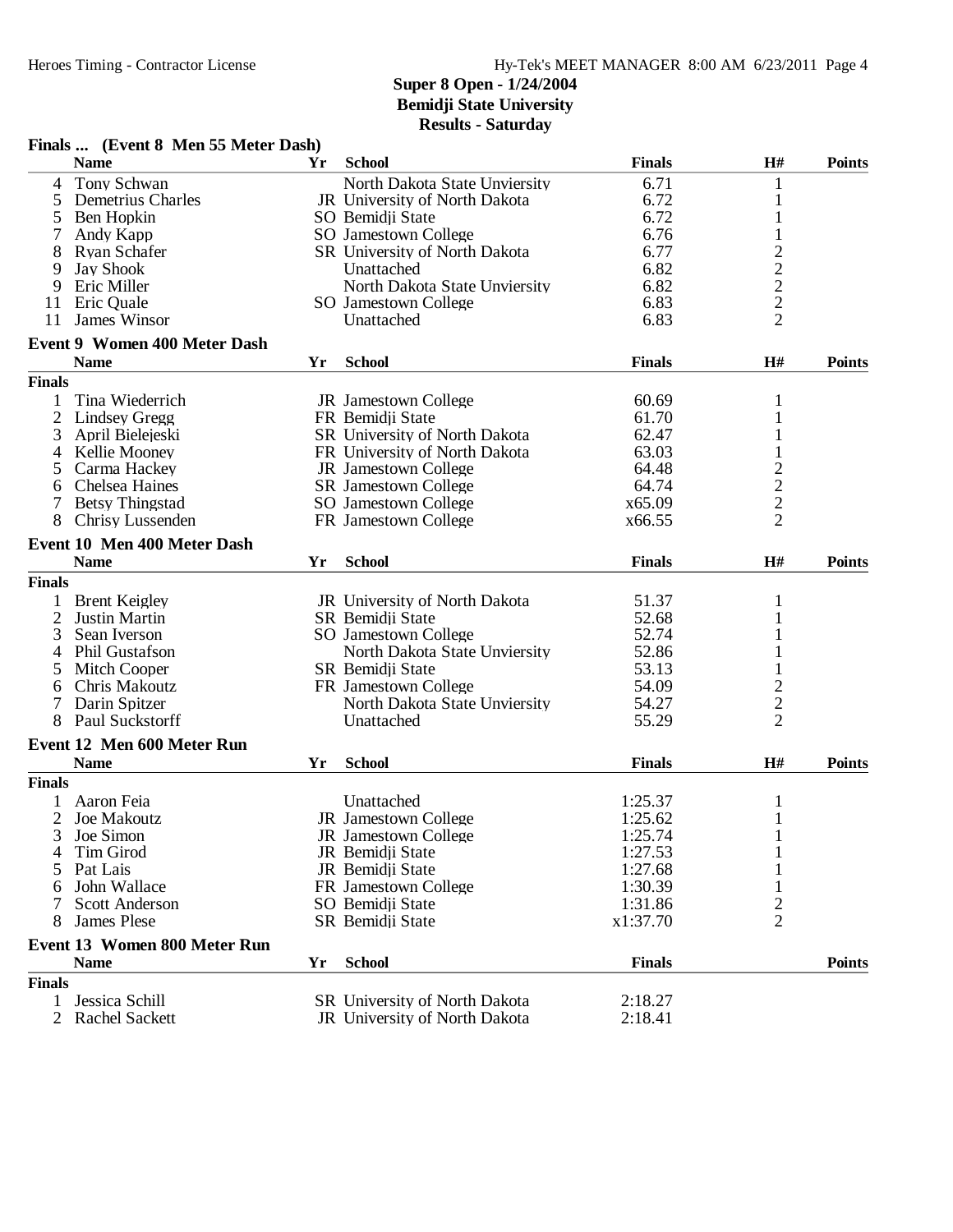#### **Super 8 Open - 1/24/2004 Bemidji State University**

|                | Finals  (Event 13 Women 800 Meter Run) |    |                                  |               |               |
|----------------|----------------------------------------|----|----------------------------------|---------------|---------------|
|                | <b>Name</b>                            | Yr | <b>School</b>                    | <b>Finals</b> | <b>Points</b> |
| 3              | Shelby McCrady                         |    | FR Bemidji State                 | 2:23.10       |               |
| 4              | Heidi Evans                            |    | FR University of North Dakota    | 2:23.69       |               |
| 5              | Jeni Ching                             |    | SO North Dakota State Unviersity | 2:23.79       |               |
| 6              | Erin Tuss                              |    | <b>SO</b> Jamestown College      | 2:32.78       |               |
| 7              | Kari Pankow                            |    | SO Jamestown College             | 2:35.41       |               |
| 8              | <b>Hilary Andvik</b>                   |    | FR Jamestown College             | 2:36.32       |               |
| 9              | Erica Mois                             |    | <b>JR</b> Jamestown College      | x2:42.93      |               |
|                | Event 14 Men 800 Meter Run             |    |                                  |               |               |
|                | <b>Name</b>                            | Yr | <b>School</b>                    | <b>Finals</b> | <b>Points</b> |
| <b>Finals</b>  |                                        |    |                                  |               |               |
| 1              | Matt Gerszewski                        |    | SO University of North Dakota    | 1:57.59       |               |
| $\overline{2}$ | <b>Ryun Hess</b>                       |    | <b>JR</b> Jamestown College      | 1:58.38       |               |
| 3              | <b>Andy Dorais</b>                     |    | JR University of North Dakota    | 1:59.94       |               |
| 4              | Corey White                            |    | Unattached                       | 2:01.56       |               |
| 5              | Richie Babler                          |    | FR Bemidji State                 | 2:03.80       |               |
| 6              | Kris Langlie                           |    | Unattached                       | 2:04.04       |               |
| 7              | Matt Sailer                            |    | FR University of North Dakota    | 2:04.73       |               |
|                | Levi Webb                              |    |                                  | 2:05.29       |               |
| 8              |                                        |    | <b>SR</b> Jamestown College      | 2:08.06       |               |
| 9              | Andy Soderberg                         |    | <b>JR</b> Jamestown College      | 2:08.17       |               |
| 10             | <b>Jared Slinde</b>                    |    | North Dakota State Unviersity    |               |               |
| 11             | Phil Nisbet                            |    | FR Jamestown College             | x2:08.65      |               |
| 12             | <b>Chad Perius</b>                     |    | <b>SR</b> Jamestown College      | x2:10.69      |               |
| 13             | Sean Iverson                           |    | <b>SO Jamestown College</b>      | x2:11.31      |               |
| 14             | Kipton Solmonson                       |    | JR Bemidji State                 | 2:11.95       |               |
| 15             | Jason Jacoby                           |    | Unattached                       | 2:15.62       |               |
|                | <b>Event 15 Women 1000 Meter Run</b>   |    |                                  |               |               |
|                | <b>Name</b>                            | Yr | <b>School</b>                    | <b>Finals</b> | <b>Points</b> |
| <b>Finals</b>  |                                        |    |                                  |               |               |
|                | <b>Rachelle Duerre</b>                 |    | FR University of North Dakota    | 3:07.84       |               |
| 2              | <b>Brittany Beeson</b>                 |    | SO University of North Dakota    | 3:08.91       |               |
| 3              | Becky Richardson                       |    | Lakehead                         | 3:09.46       |               |
| 4              | Michel Maurer                          |    | <b>SO</b> Jamestown College      | 3:13.56       |               |
| 5              | Sara Sailer                            |    | SO University of North Dakota    | 3:14.32       |               |
| 6              | Cheri Ewert                            |    | <b>JR</b> Jamestown College      | 3:19.77       |               |
|                | Jami Peterson                          |    | SR Bemidii State                 | 3:29.83       |               |
| 8              | Ali Judkins                            |    | FR Bemidji State                 | 3:35.99       |               |
|                | Event 16 Men 1000 Meter Run            |    |                                  |               |               |
|                | <b>Name</b>                            | Yr | <b>School</b>                    | <b>Finals</b> | <b>Points</b> |
| <b>Finals</b>  |                                        |    |                                  |               |               |
|                | 1 Kenny Miller                         |    | Unattached                       | 2:37.21       |               |
| 2              | Adam Asfeld                            |    | North Dakota State Unviersity    | 2:37.63       |               |
| 3              | Neil Hampson                           |    | Lakehead                         | 2:39.64       |               |
|                | Sean Sloan                             |    | Lakehead                         | 2:42.48       |               |
|                | <b>Brad Pierson</b>                    |    | SO Jamestown College             | 2:45.34       |               |
| 5              | Corey Sorenson                         |    | FR Jamestown College             | 2:45.96       |               |
| 6              |                                        |    | Lakehead                         | 2:46.73       |               |
| 7              | Adam Eikenberry                        |    |                                  |               |               |
|                | 8 Pat Lais                             |    | JR Bemidji State                 | 2:52.32       |               |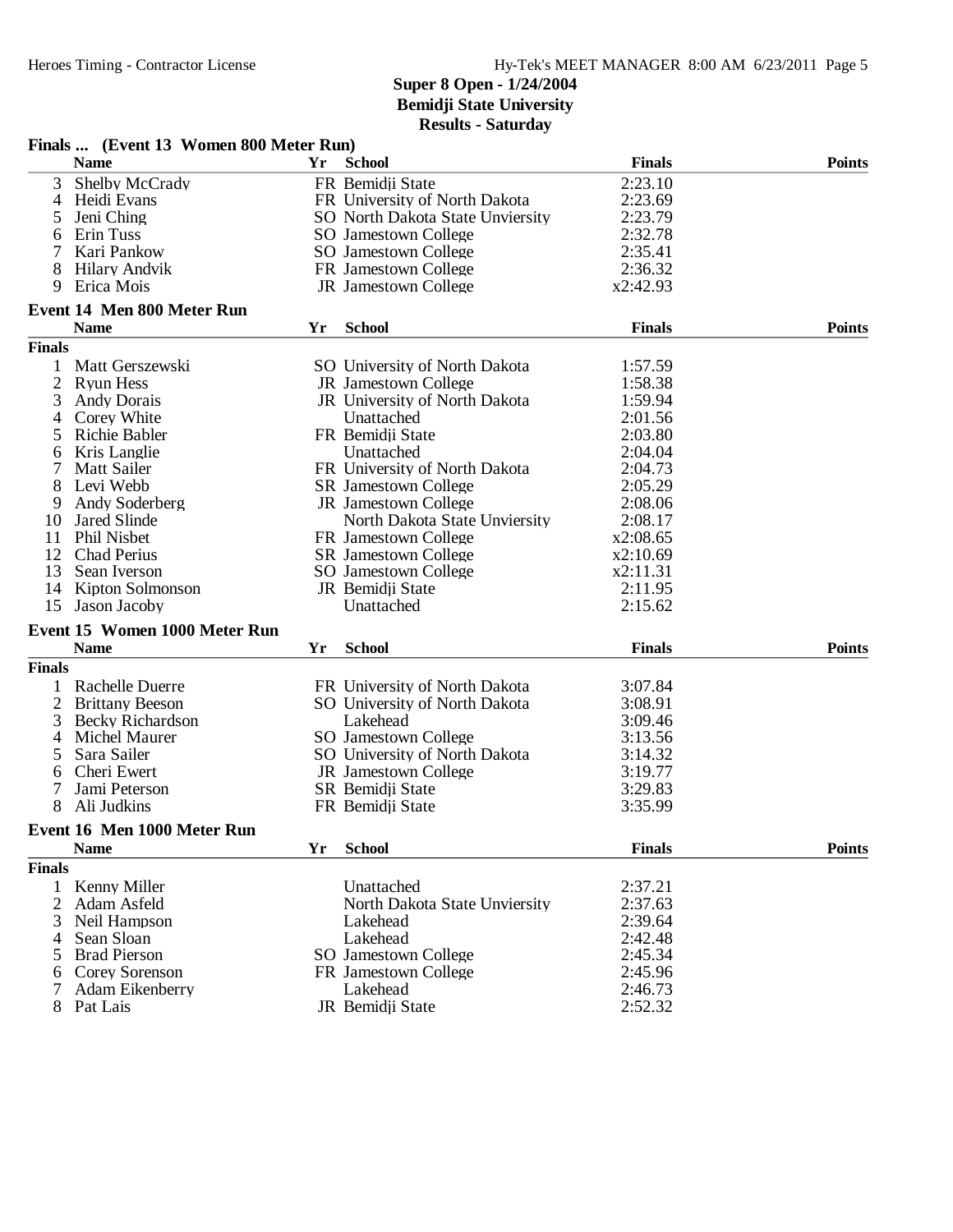#### **Event 17 Women 200 Meter Dash**

|                | <b>Name</b>                          | Yr | <b>School</b>                           | <b>Finals</b> | H#                                              | <b>Points</b> |
|----------------|--------------------------------------|----|-----------------------------------------|---------------|-------------------------------------------------|---------------|
| <b>Finals</b>  |                                      |    |                                         |               |                                                 |               |
| 1              | Shauna McInerney                     |    | SO Bemidji State                        | 26.80         | 1                                               |               |
| $\overline{2}$ | Amy Uthus                            |    | SO North Dakota State Unviersity        | 27.14         | $\mathbf{1}$                                    |               |
| 3              | Erin Baustian                        |    | FR University of North Dakota           | 27.51         | 1                                               |               |
| 4              | April Bielejeski                     |    | SR University of North Dakota           | 27.73         | $\overline{c}$                                  |               |
| 5              | Marrie Johnson                       |    | SO Jamestown College                    | 28.28         | $\mathbf{1}$                                    |               |
| 6              | Kellie Mooney                        |    | FR University of North Dakota           | 28.33         |                                                 |               |
| 7              | <b>Lindsey Gregg</b>                 |    | FR Bemidji State                        | 28.54         | $\begin{array}{c} 2 \\ 2 \\ 3 \\ 1 \end{array}$ |               |
| 8              | Chelsea Haines                       |    | <b>SR Jamestown College</b>             | 28.61         |                                                 |               |
| 9              | Leslie Moore                         |    | JR North Dakota State Unviersity        | 28.68         |                                                 |               |
| 10             | Carma Hackey                         |    |                                         | 28.90         |                                                 |               |
|                |                                      |    | JR Jamestown College                    |               | 4                                               |               |
| 11             | Kayla Lightfoot                      |    | FR University of North Dakota           | x29.00        | $\overline{c}$                                  |               |
|                | 12 Liz McCarty                       |    | FR Jamestown College                    | x29.18        | $\overline{\mathcal{A}}$                        |               |
| 13             | Chrisy Lussenden                     |    | FR Jamestown College                    | x29.25        | $\begin{bmatrix} 2 \\ 3 \\ 2 \end{bmatrix}$     |               |
| 14             | <b>Betsy Thingstad</b>               |    | SO Jamestown College                    | x29.41        |                                                 |               |
| 15             | Sarah Boese                          |    | SO University of North Dakota           | x29.51        |                                                 |               |
| 16             | <b>Alexis Miller</b>                 |    | FR Um-Duluth                            | 30.07         |                                                 |               |
| 17             | Katie Janus                          |    | FR University of North Dakota           | x30.47        | $\overline{4}$                                  |               |
|                | Event 18 Men 200 Meter Dash          |    |                                         |               |                                                 |               |
|                | <b>Name</b>                          | Yr | <b>School</b>                           | <b>Finals</b> | H#                                              | <b>Points</b> |
| <b>Finals</b>  |                                      |    |                                         |               |                                                 |               |
|                | Dan Stoudt                           |    | <b>SO</b> Jamestown College             | 23.18         |                                                 |               |
| 1              |                                      |    |                                         | 23.36         | 3                                               |               |
| $\overline{2}$ | <b>Ben Hopkins</b>                   |    | SO Bemidji State                        |               | $\mathbf{1}$                                    |               |
| 3              | Ryan Schafer                         |    | SR University of North Dakota           | 23.40         | 1                                               |               |
| 4              | <b>Tristan White</b>                 |    | SO Bemidji State                        | 23.41         | 1                                               |               |
| 4              | Donovan Alexander                    |    | FR University of North Dakota           | 23.41         | 1                                               |               |
| 6              | <b>Jay Shook</b>                     |    | Unattached                              | 23.62         |                                                 |               |
| 7              | Jeff Konigbagbe                      |    | JR Jamestown College                    | 23.68         | $\frac{2}{1}$                                   |               |
| 8              | Tony Schwan                          |    | North Dakota State Unviersity           | 23.77         |                                                 |               |
| 9              | Justin LeBlanc                       |    | North Dakota State Unviersity           | 23.80         | $\begin{array}{c} 2 \\ 3 \\ 2 \\ 3 \end{array}$ |               |
| 10             | Eric Quale                           |    | SO Jamestown College                    | 23.82         |                                                 |               |
| 11             | James Winsor                         |    | Unattached                              | 23.92         |                                                 |               |
| 12             | Jon Patten                           |    | Unattached                              | 24.00         |                                                 |               |
| 13             | Andy Kapp                            |    | SO Jamestown College                    | x24.12        | $\overline{\mathcal{A}}$                        |               |
| 14             | <b>Terrance Fleming</b>              |    | North Dakota State Unviersity           | 24.15         | $\overline{\mathcal{L}}$                        |               |
| 15             | Eric Miller                          |    | North Dakota State Unviersity           | x24.35        |                                                 |               |
| 16             | Dan Presthus                         |    | FR University of North Dakota           | 24.79         | $\frac{2}{3}$                                   |               |
| 17             | David Sharpe                         |    | FR Um-Duluth                            | 24.83         | $\overline{4}$                                  |               |
| 18             | <b>Chris Norton</b>                  |    | Unattached                              | x27.09        | 4                                               |               |
|                |                                      |    |                                         |               |                                                 |               |
|                | <b>Event 19 Women 3000 Meter Run</b> |    |                                         |               |                                                 |               |
|                | <b>Name</b>                          | Yr | <b>School</b>                           | <b>Finals</b> |                                                 | <b>Points</b> |
| <b>Finals</b>  |                                      |    |                                         |               |                                                 |               |
| 1              | Lisa Nayes                           |    | <b>SR</b> Jamestown College             | 10:49.61      |                                                 |               |
| 2              | Margaret Landberg                    |    | FR University of North Dakota           | 10:56.46      |                                                 |               |
| 3              | Kourtney Joyce                       |    | SO North Dakota State Unviersity        | 10:57.88      |                                                 |               |
| 4              | Lisa Parizek                         |    | <b>SR</b> North Dakota State Unviersity | 10:58.74      |                                                 |               |
|                | Carrie Mueller                       |    | SO North Dakota State Unviersity        | 11:05.28      |                                                 |               |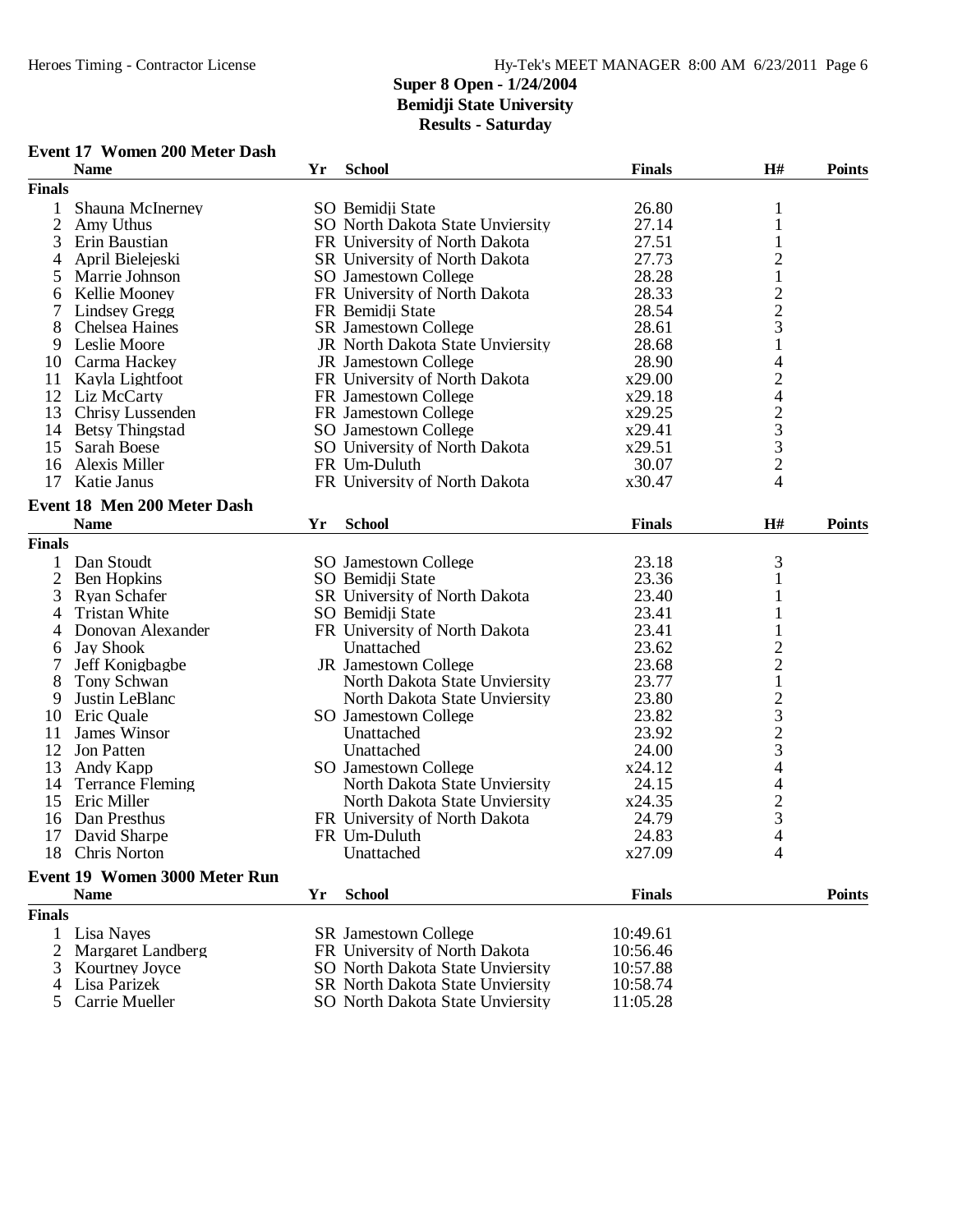|               | Finals  (Event 19 Women 3000 Meter Run) |    |                               |               |       |                                                      |               |
|---------------|-----------------------------------------|----|-------------------------------|---------------|-------|------------------------------------------------------|---------------|
|               | <b>Name</b>                             | Yr | <b>School</b>                 | <b>Finals</b> |       |                                                      | <b>Points</b> |
| 6             | Erin Ellmaker                           |    | FR Jamestown College          | 11:27.26      |       |                                                      |               |
|               | Amanda Caron                            |    | JR University of North Dakota | 11:28.88      |       |                                                      |               |
|               | Jennifer Tollefsrud                     |    | <b>SO</b> Jamestown College   | 11:36.75      |       |                                                      |               |
| 9             | <b>Melanie Holmes</b>                   |    | <b>SO</b> Jamestown College   | x11:42.99     |       |                                                      |               |
| 10            | Jaci Thomforde                          |    | JR Bemidji State              | 11:51.10      |       |                                                      |               |
|               | Event 20 Men 3000 Meter Run             |    |                               |               |       |                                                      |               |
|               | <b>Name</b>                             | Yr | <b>School</b>                 | <b>Finals</b> |       |                                                      | <b>Points</b> |
| <b>Finals</b> |                                         |    |                               |               |       |                                                      |               |
|               | 1 Paul Kriegler                         |    | JR University of North Dakota | 9:00.90       |       |                                                      |               |
| 2             | Lee DeKrey                              |    | FR University of North Dakota | 9:05.97       |       |                                                      |               |
| 3             | Jon Balabuck                            |    | Lakehead                      | 9:06.34       |       |                                                      |               |
| 4             | <b>Ryun Hess</b>                        |    | <b>JR</b> Jamestown College   | 9:21.48       |       |                                                      |               |
| 5             | Curtis Huffman                          |    | FR Jamestown College          | 9:32.25       |       |                                                      |               |
| 6             | Ryan Goheen                             |    | JR University of North Dakota | 9:34.46       |       |                                                      |               |
|               | Richie Spitsberg                        |    | FR University of North Dakota | x9:42.52      |       |                                                      |               |
| 8             | Teo Viloria                             |    | FR Jamestown College          | 10:28.18      |       |                                                      |               |
|               |                                         |    |                               |               |       |                                                      |               |
|               | Event 21 Women 4x400 Meter Relay        |    |                               |               |       |                                                      |               |
|               | <b>Team</b>                             |    | <b>Relay</b>                  | <b>Finals</b> |       |                                                      | <b>Points</b> |
| <b>Finals</b> |                                         |    |                               |               |       |                                                      |               |
|               | University of North Dakota              |    | B                             | x4:04.48      |       |                                                      |               |
| 2             | Bemidji State                           |    |                               | 4:09.13       |       |                                                      |               |
| 3             | University of North Dakota              |    |                               | 4:19.02       |       |                                                      |               |
| 4             | Jamestown College                       |    |                               | 4:26.77       |       |                                                      |               |
| 5             | Jamestown College                       |    | B                             | x4:28.01      |       |                                                      |               |
|               | Event 22 Men 4x400 Meter Relay          |    |                               |               |       |                                                      |               |
|               | <b>Team</b>                             |    | <b>Relay</b>                  | <b>Finals</b> |       | H#                                                   | <b>Points</b> |
| <b>Finals</b> |                                         |    |                               |               |       |                                                      |               |
|               | University of North Dakota              |    |                               | 3:26.23       |       | 1                                                    |               |
| 2             | Bemidji State                           |    |                               | 3:28.76       |       |                                                      |               |
| 3             | Jamestown College                       |    |                               | 3:31.20       |       |                                                      |               |
| 4             | North Dakota State Unviersity           |    |                               | 3:31.39       |       |                                                      |               |
| 5             | Bemidji State                           |    | B                             | x3:36.17      |       | $\overline{c}$                                       |               |
| 6             | University of North Dakota              |    | B                             | x3:36.46      |       | $\,1\,$                                              |               |
| 7             | Jamestown College                       |    | $\mathcal{C}$                 | x3:37.62      |       |                                                      |               |
| 8             | North Dakota State Unviersity           |    | B                             | x3:40.24      |       | $\frac{2}{2}$                                        |               |
| 9             | Jamestown College                       |    | B                             | x3:43.18      |       |                                                      |               |
| 10            | <b>Jamestown College</b>                |    | D                             | x3:44.49      |       |                                                      |               |
| 11            | Bemidji State                           |    | D                             | x3:45.64      |       |                                                      |               |
| 12            | Bemidji State                           |    | $\mathsf{C}$                  | x3:46.03      |       |                                                      |               |
| 13            | University of North Dakota              |    | $\overline{C}$                | x3:49.31      |       |                                                      |               |
| 14            | <b>Jamestown College</b>                |    | E                             | x3:51.49      |       | $\begin{array}{c} 3 \\ 3 \\ 2 \\ 3 \\ 3 \end{array}$ |               |
|               |                                         |    |                               |               |       |                                                      |               |
|               | <b>Event 23 Women Pole Vault</b>        |    |                               |               |       |                                                      |               |
|               | <b>Name</b>                             |    | Yr School                     | <b>Finals</b> |       |                                                      | <b>Points</b> |
| <b>Finals</b> |                                         |    |                               |               |       |                                                      |               |
|               | Ellen Amberson                          |    | JR University of North Dakota | 11-03.00      | 3.42m |                                                      |               |
| 2             | Jessica Fleck                           |    | 00 University of North Dakota | 10-06.00      | 3.20m |                                                      |               |
|               | 2 Darby Sedler                          |    | JR University of North Dakota | 10-06.00      | 3.20m |                                                      |               |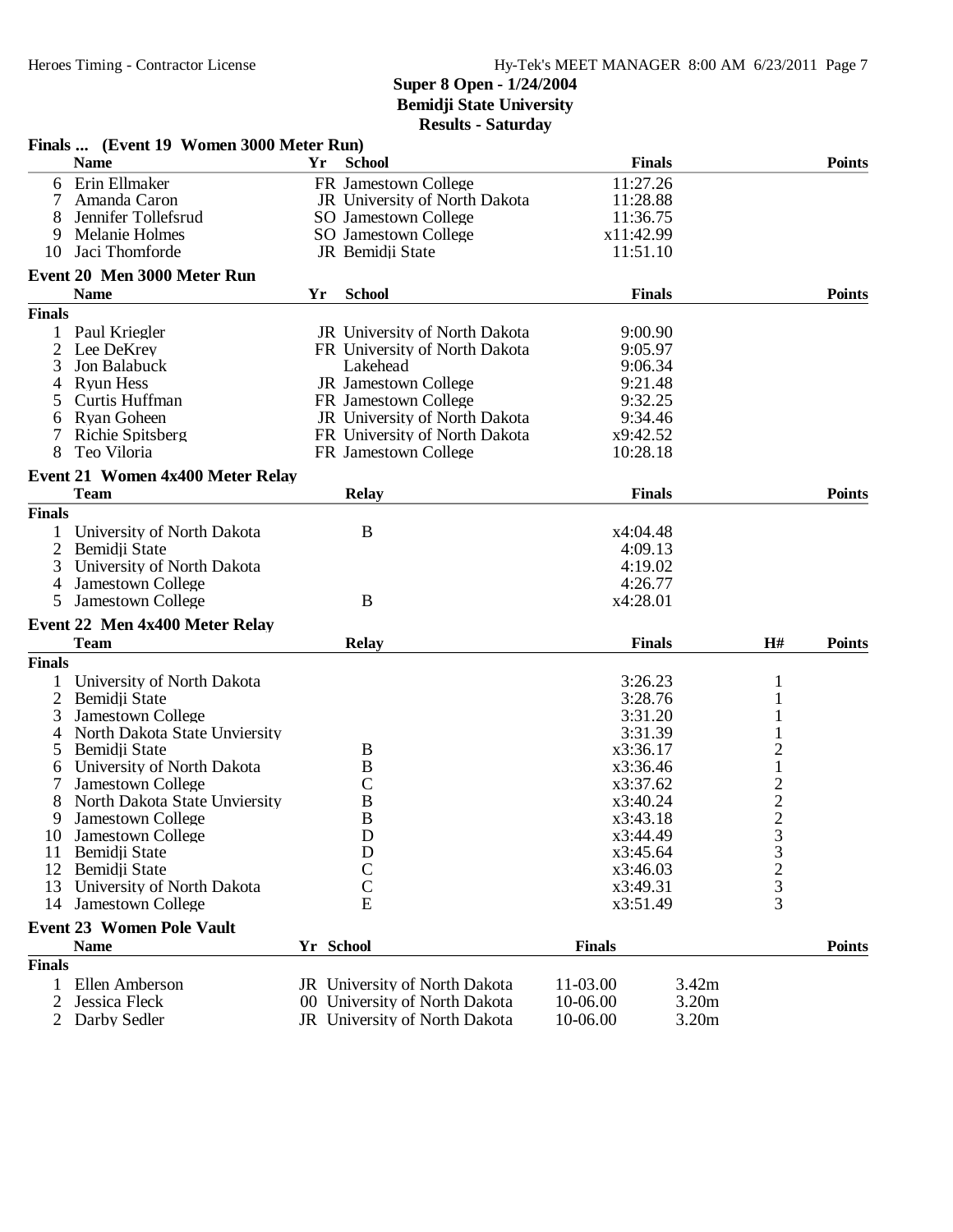|                | Finals  (Event 23 Women Pole Vault)               |                                  |               |                   |               |
|----------------|---------------------------------------------------|----------------------------------|---------------|-------------------|---------------|
|                | <b>Name</b>                                       | Yr School                        | <b>Finals</b> |                   | <b>Points</b> |
| $\overline{4}$ | Marrie Johnson                                    | SO Jamestown College             | $9 - 00.00$   | 2.74m             |               |
| 5              | Casey Kostelecky                                  | FR University of North Dakota    | x8-06.00      | 2.59m             |               |
| 6              | <b>Beth Zienty</b>                                | FR Um-Duluth                     | 8-00.00       | 2.43 <sub>m</sub> |               |
|                | Megan Marohl                                      | FR North Dakota State Unviersity | <b>NH</b>     |                   |               |
| $---$          | Brianna Caywood                                   | FR Um-Duluth                     | <b>NH</b>     |                   |               |
|                | <b>Event 24 Men Pole Vault</b>                    |                                  |               |                   |               |
|                | <b>Name</b>                                       | Yr School                        | <b>Finals</b> |                   | <b>Points</b> |
| <b>Finals</b>  |                                                   |                                  |               |                   |               |
| 1              | Tony Halland                                      | North Dakota State Unviersity    | 14-00.00      | 4.26m             |               |
| $\overline{2}$ | Andrew Helm                                       | SO Jamestown College             | 13-06.00      | 4.11m             |               |
| 2              | Clark Carlson                                     | Unattached                       | 13-06.00      | 4.11m             |               |
| 4              | Garrett Horntvedt                                 | FR University of North Dakota    | 13-00.00      | 3.96m             |               |
| 4              | <b>Tommy Crummy</b>                               | FR Bemidji State                 | 13-00.00      | 3.96m             |               |
| 6              | Jeff Mostad                                       | FR University of North Dakota    | 12-06.00      | 3.81m             |               |
| 6              | Mitch Splichal                                    | <b>SR</b> Jamestown College      | 12-06.00      | 3.81m             |               |
| 8              | Erik Nygren                                       | FR Um-Duluth                     | 12-00.00      | 3.65m             |               |
| 8              | Deron Galston                                     | <b>SR</b> Jamestown College      | 12-00.00      | 3.65m             |               |
| 10             | JR Price                                          | <b>JR</b> Jamestown College      | $x11-06.00$   | 3.50 <sub>m</sub> |               |
|                | Chris Makoutz                                     | FR Jamestown College             | <b>NH</b>     |                   |               |
|                | <b>Mark Rittenhouse</b>                           | JR Um-Duluth                     | <b>NH</b>     |                   |               |
| $---$          | Reid Welker                                       | SR Um-Duluth                     | <b>NH</b>     |                   |               |
| $---$          | <b>Ban Reginek</b>                                | North Dakota State Unviersity    | NH            |                   |               |
|                |                                                   |                                  |               |                   |               |
|                | <b>Event 25 Women Weight Throw</b><br><b>Name</b> | Yr School                        | <b>Finals</b> |                   | <b>Points</b> |
| <b>Finals</b>  |                                                   |                                  |               |                   |               |
| 1              | <b>Maureen Watson</b>                             | Lakehead                         | 15.51m        | 50-10.75          |               |
| $\overline{2}$ | Nicole LeDell                                     | SO Um-Duluth                     | 14.39m        | 47-02.50          |               |
|                | Talia Carpenter                                   | SO Um-Duluth                     | 13.88m        | 45-06.50          |               |
| 3<br>4         | Dana Olimb                                        | FR University of North Dakota    | 13.10m        | 42-11.75          |               |
| 5              | Sara Olson                                        | FR Bemidji State                 | 12.88m        | 42-03.25          |               |
| 6              | Jennifer Flach                                    | 00 University of North Dakota    | 12.84m        | 42-01.50          |               |
|                | Erin Suhonen                                      | JR Bemidji State                 | 12.83m        | 42-01.25          |               |
| 8              | Leah Davis                                        |                                  | 12.38m        |                   |               |
|                |                                                   | SO University of North Dakota    |               | 40-07.50          |               |
| 9              | Judy Miska                                        | JR University of North Dakota    | x11.98m       | 39-03.75          |               |
| 10             | <b>Mandy Larson</b>                               | FR University of North Dakota    | x11.27m       | 36-11.75          |               |
| 11             | Tennille Penn                                     | SR Jamestown College             | 11.24m        | 36-10.50          |               |
|                | 12 Jessica Chase                                  | SO Jamestown College             | 10.75m        | 35-03.25          |               |
| 13             | Lindsey Laplant                                   | JR Um-Duluth                     | 10.66m        | 34-11.75          |               |
| 14             | <b>Shantel Penn</b>                               | SO Jamestown College             | 10.37m        | 34-00.25          |               |
|                | 15 Libby Schneider                                | FR Bemidji State                 | 10.05m        | 32-11.75          |               |
|                | <b>Event 26 Men Weight Throw</b>                  |                                  |               |                   |               |
|                | <b>Name</b>                                       | Yr School                        | <b>Finals</b> |                   | <b>Points</b> |
| <b>Finals</b>  |                                                   |                                  |               |                   |               |
| 1              | Dan Soldner                                       | JR Um-Duluth                     | 16.73m        | 54-10.75          | 10            |
|                | Jacob Wojcewhowski                                | JR Bemidji State                 | 14.73m        | 48-04.00          | 6             |
| 3              | Eric Wirz                                         | Unattached                       | 15.43m        | 50-07.50          | 8             |
| $\overline{4}$ | Phil McCollam                                     | SO Bemidji State                 | 14.76m        | 48-05.25          | 3             |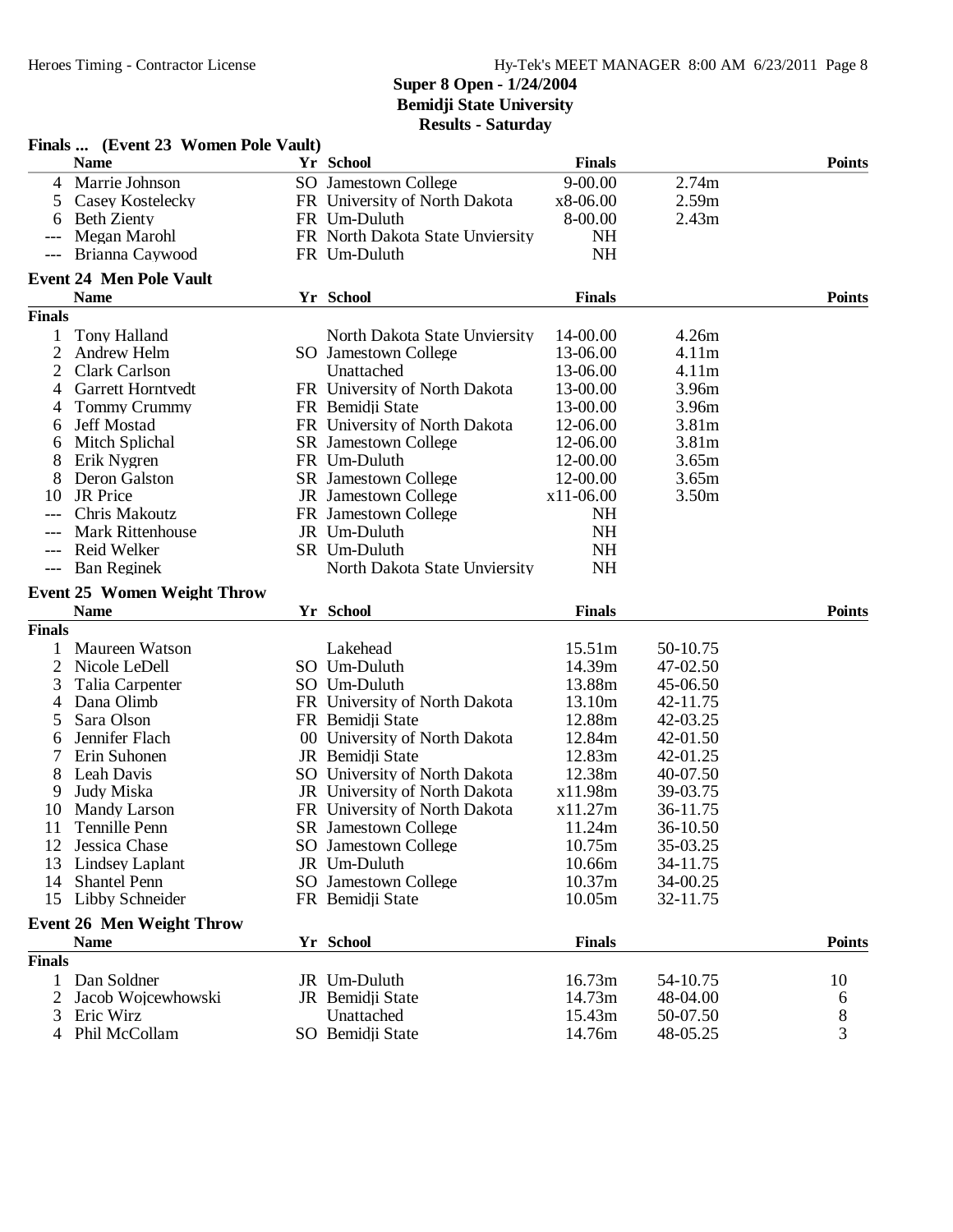# **Super 8 Open - 1/24/2004 Bemidji State University**

|               | Finals  (Event 26 Men Weight Throw) |                                  |               |              |                |
|---------------|-------------------------------------|----------------------------------|---------------|--------------|----------------|
|               | <b>Name</b>                         | Yr School                        | <b>Finals</b> |              | <b>Points</b>  |
| 5             | <b>Adam Wilson</b>                  | SO Bemidji State                 | 14.54m        | 47-08.50     | 5              |
| 6             | TJ Johnson                          | SR Um-Duluth                     | 14.49m        | 47-06.50     | 4              |
| 7             | <b>Josh Dark</b>                    | SR Um-Duluth                     | 14.33m        | 47-00.25     | $\overline{2}$ |
| 8             | Chris Hudspith                      | FR Um-Duluth                     | x13.54m       | 44-05.25     |                |
| 9             | Darren Clabo                        | North Dakota State Unviersity    | 13.49m        | 44-03.25     | $\mathbf{1}$   |
| 10            | Tim Blaufuss                        | Unattached                       | 13.32m        | 43-08.50     |                |
| 11            | Josh Haugan                         | SO University of North Dakota    | 12.94m        | 42-05.50     |                |
| 12            | Rob Mamul                           | North Dakota State Unviersity    | 12.67m        | 41-07.00     |                |
| 13            | Justin Cox                          | FR Bemidji State                 | x12.62m       | 41-05.00     |                |
| 14            | Jon Carlson                         | JR Jamestown College             | 12.27m        | 40-03.25     |                |
| 15            | Matt Haugen                         | SO Jamestown College             | 11.73m        | 38-06.00     |                |
| 16            | Jordon Nissen                       | SO Jamestown College             | 11.22m        | 36-09.75     |                |
| 17            | Andy Lee                            | FR Jamestown College             | x11.02m       | 36-02.00     |                |
| 18            | <b>Ben Dietz</b>                    | <b>JR</b> Jamestown College      | x10.99m       | 36-00.75     |                |
| $---$         | Reid Conlon                         | North Dakota State Unviersity    | ND            |              |                |
|               | Randy Kollman                       | FR University of North Dakota    | ND            |              |                |
|               |                                     |                                  |               |              |                |
|               | <b>Event 27 Women Long Jump</b>     |                                  |               |              |                |
| <b>Finals</b> | <b>Name</b>                         | Yr School                        | <b>Finals</b> |              | <b>Points</b>  |
|               |                                     |                                  |               |              |                |
| 1             | Amy Uthus                           | SO North Dakota State Unviersity | 5.69m         | 18-08.00     |                |
| 2             | Cassandra Olson                     | JR North Dakota State Unviersity | 5.56m         | 18-03.00     |                |
| 3             | Erica Mois                          | <b>JR</b> Jamestown College      | 5.50m         | 18-00.50     |                |
| 4             | Nikki Sims                          | FR University of North Dakota    | 5.42m         | 17-09.50     |                |
| 5             | Alicia Mindermann                   | SO North Dakota State Unviersity | 5.37m         | 17-07.50     |                |
| 6             | Leslie Bjugstad                     | FR University of North Dakota    | 5.26m         | 17-03.25     |                |
|               | Alissa Andrus                       | FR North Dakota State Unviersity | x5.22m        | 17-01.50     |                |
| 8             | Michelle Burgard                    | FR University of North Dakota    | 5.20m         | 17-00.75     |                |
| 9             | <b>Wendy Roberts</b>                | SR Um-Duluth                     | 5.08m         | 16-08.00     |                |
|               | 10 Leslie Moore                     | JR North Dakota State Unviersity | x5.05m        | 16-07.00     |                |
| 11            | Christy Johnson                     | FR North Dakota State Unviersity | x4.84m        | 15-10.50     |                |
|               | 12 Kari Pankow                      | SO Jamestown College             | 4.76m         | 15-07.50     |                |
| 13            | <b>Lindsey Augst</b>                | SR North Dakota State Unviersity | x4.68m        | 15-04.25     |                |
|               | 14 Lacy Hanson                      | SO Jamestown College             | 4.64m         | 15-02.75     |                |
| 15            | Shauna McInerney                    | SO Bemidji State                 | 4.55m         | 14-11.25     |                |
| 16            | Alexis Miller                       | FR Um-Duluth                     | 4.29m         | 14-01.00     |                |
| 17            | Carma Hackey                        | <b>JR</b> Jamestown College      | x4.14m        | 13-07.00     |                |
|               | Marrie Johnson                      | SO Jamestown College             | ND            |              |                |
|               | <b>Caesare Stimson</b>              | JR Bemidii State                 | ND            |              |                |
|               | Andi Kuhn                           | FR University of North Dakota    | ND            |              |                |
|               | <b>Event 28 Men Long Jump</b>       |                                  |               |              |                |
|               | <b>Name</b>                         | Yr School                        | <b>Finals</b> |              | <b>Points</b>  |
| <b>Finals</b> |                                     |                                  |               |              |                |
| 1             | <b>Tyler Stoltz</b>                 | University of North Dakota       | 6.83m         | 22-05.00     |                |
| 2             | Mitch Cooper                        | SR Bemidii State                 | 6.81m         | 22-04.25     |                |
| 3             | David Josephson                     | FR University of North Dakota    | 6.72m         | 22-00.75     |                |
| 4             | Matt Stockert                       | North Dakota State Unviersity    | 6.65m         | $21 - 10.00$ |                |
| 5             | <b>Brad Hartsoch</b>                | North Dakota State Unviersity    | 6.61m         | 21-08.25     |                |
| 6             | <b>James Fries</b>                  | North Dakota State Unviersity    | 6.60m         | 21-08.00     |                |
|               |                                     |                                  |               |              |                |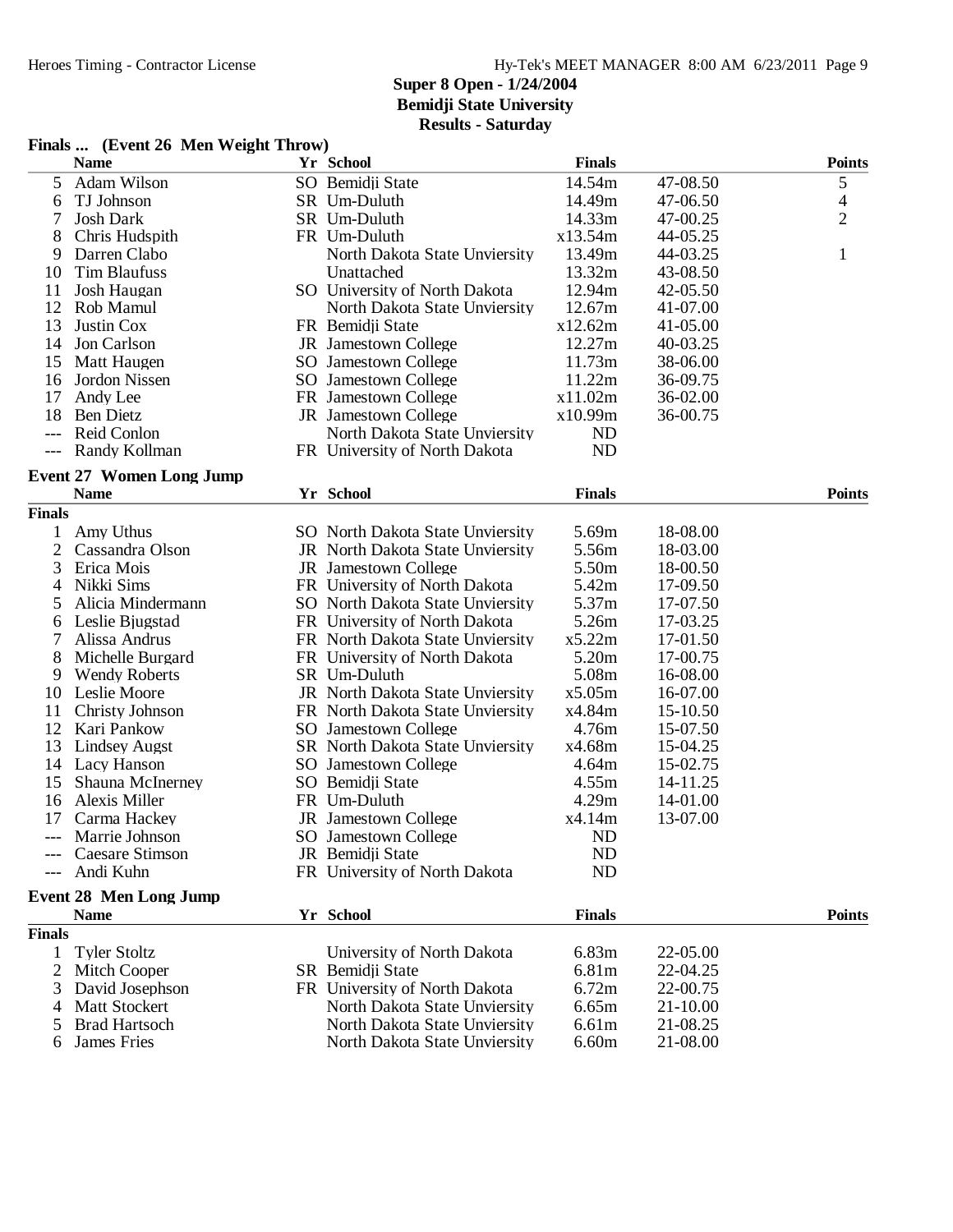#### **Finals ... (Event 28 Men Long Jump)**

|                | <b>Name</b>                   | Yr School                               | <b>Finals</b>     |             | <b>Points</b> |
|----------------|-------------------------------|-----------------------------------------|-------------------|-------------|---------------|
| 7              | <b>Nick Tews</b>              | FR Jamestown College                    | 6.48m             | 21-03.25    |               |
| 8              | <b>Alonzor Wilson</b>         | Unattached                              | 6.33m             | 20-09.25    |               |
| 9              | <b>Terrance Fleming</b>       | North Dakota State Unviersity           | x6.28m            | 20-07.25    |               |
| 10             | David Sharpe                  | FR Um-Duluth                            | 6.27m             | 20-07.00    |               |
| 11             | <b>Steve Sneide</b>           | Unattached                              | 6.20m             | 20-04.25    |               |
| 12             | Mark Nordell                  | JR Bemidji State                        | 6.18m             | 20-03.50    |               |
| 13             | Jeremiah Aakre                | JR Um-Duluth                            | 6.10m             | 20-00.25    |               |
| 13             | Andy Kapp                     | SO Jamestown College                    | 6.10m             | 20-00.25    |               |
| 15             | Justin LeBlanc                | North Dakota State Unviersity           | x6.04m            | 19-09.75    |               |
| 16             | <b>Ben Aakre</b>              | North Dakota State Unviersity           | x5.87m            | 19-03.25    |               |
| 17             | Rob Kucher                    | JR Bemidji State                        | 5.84m             | 19-02.00    |               |
| 18             | Travis Schwarz                | JR Bemidji State                        | x5.75m            | 18-10.50    |               |
| 19             | Philip Reierson               | FR Jamestown College                    | 5.59m             | 18-04.25    |               |
| 20             | <b>Ben Mettling</b>           | JR Bemidji State                        | x5.49m            | 18-00.25    |               |
| 21             | Tyson Kuznia                  | SO Bemidji State                        | x5.48m            | 17-11.75    |               |
| 22             | <b>Steve Vondros</b>          | FR Bemidji State                        | x5.39m            | 17-08.25    |               |
| 23             | Michael Hougen                | FR Bemidji State                        | x5.32m            | 17-05.50    |               |
| 24             | Tony Jacobson                 | FR Bemidji State                        | x5.10m            | 16-08.75    |               |
| 25             | Scott Anderson                | SO Bemidji State                        | x5.04m            | 16-06.50    |               |
| $---$          | John Ellich                   | SO Um-Duluth                            | <b>FOUL</b>       |             |               |
| $---$          | Adam Eskierka                 | JR Um-Duluth                            | <b>FOUL</b>       |             |               |
|                | Event 29 Women High Jump      |                                         |                   |             |               |
|                | <b>Name</b>                   | Yr School                               | <b>Finals</b>     |             | <b>Points</b> |
| <b>Finals</b>  |                               |                                         |                   |             |               |
| 1              | <b>Wendy Roberts</b>          | SR Um-Duluth                            | 1.61m             | 5-03.25     |               |
| $\overline{2}$ | <b>Lindsey Augst</b>          | <b>SR</b> North Dakota State Unviersity | 1.61 <sub>m</sub> | 5-03.25     |               |
| 2              | Caesare Stimson               | JR Bemidji State                        | 1.61m             | 5-03.25     |               |
| 4              | Lyndsy Geggleman              | FR University of North Dakota           | 1.56m             | 5-01.25     |               |
| 5              | Amanda Nagel                  | SO University of North Dakota           | 1.56m             | 5-01.25     |               |
| 6              | Jackie Kensinger              | SO University of North Dakota           | 1.56m             | 5-01.25     |               |
| 7              | Rebekah Nelson                | SO Um-Duluth                            | 1.56m             | 5-01.25     |               |
| 8              | Kari Pankow                   | SO Jamestown College                    | 1.51 <sub>m</sub> | 4-11.50     |               |
| 9              | Heidi Zander                  | FR University of North Dakota           | x1.46m            | 4-09.50     |               |
| 9              | Liz McCarty                   | FR Jamestown College                    | 1.46m             | 4-09.50     |               |
| 9              | <b>April Nies</b>             | FR University of North Dakota           | x1.46m            | 4-09.50     |               |
| 12             | Erica Mois                    | JR Jamestown College                    | 1.41 <sub>m</sub> | 4-07.50     |               |
|                | <b>Event 30 Men High Jump</b> |                                         |                   |             |               |
|                | <b>Name</b>                   | Yr School                               | <b>Finals</b>     |             | <b>Points</b> |
| <b>Finals</b>  |                               |                                         |                   |             |               |
| 1              | Jason Sydeko                  | SO Um-Duluth                            | 2.02m             | 6-07.50     |               |
| 2              | <b>Steve Schreiber</b>        | JR Bemidji State                        | 2.02m             | 6-07.50     |               |
| 3              | Nate Swenson                  | SR Um-Duluth                            | 1.98m             | $6 - 06.00$ |               |
| 4              | Adam Eskierka                 | JR Um-Duluth                            | 1.98m             | $6 - 06.00$ |               |
| 5              | Donte Pettis                  | North Dakota State Unviersity           | 1.93m             | 6-04.00     |               |
| 5              | Travis Schwarz                | JR Bemidii State                        | 1.93m             | 6-04.00     |               |
| 5              | <b>Matthew Thunder</b>        | North Dakota State Unviersity           | 1.93m             | 6-04.00     |               |
| 5              | <b>Tyler Stoltz</b>           | University of North Dakota              | 1.93m             | 6-04.00     |               |
| 5              | Kyle Nylander                 | SO Um-Duluth                            | x1.93m            | $6 - 04.00$ |               |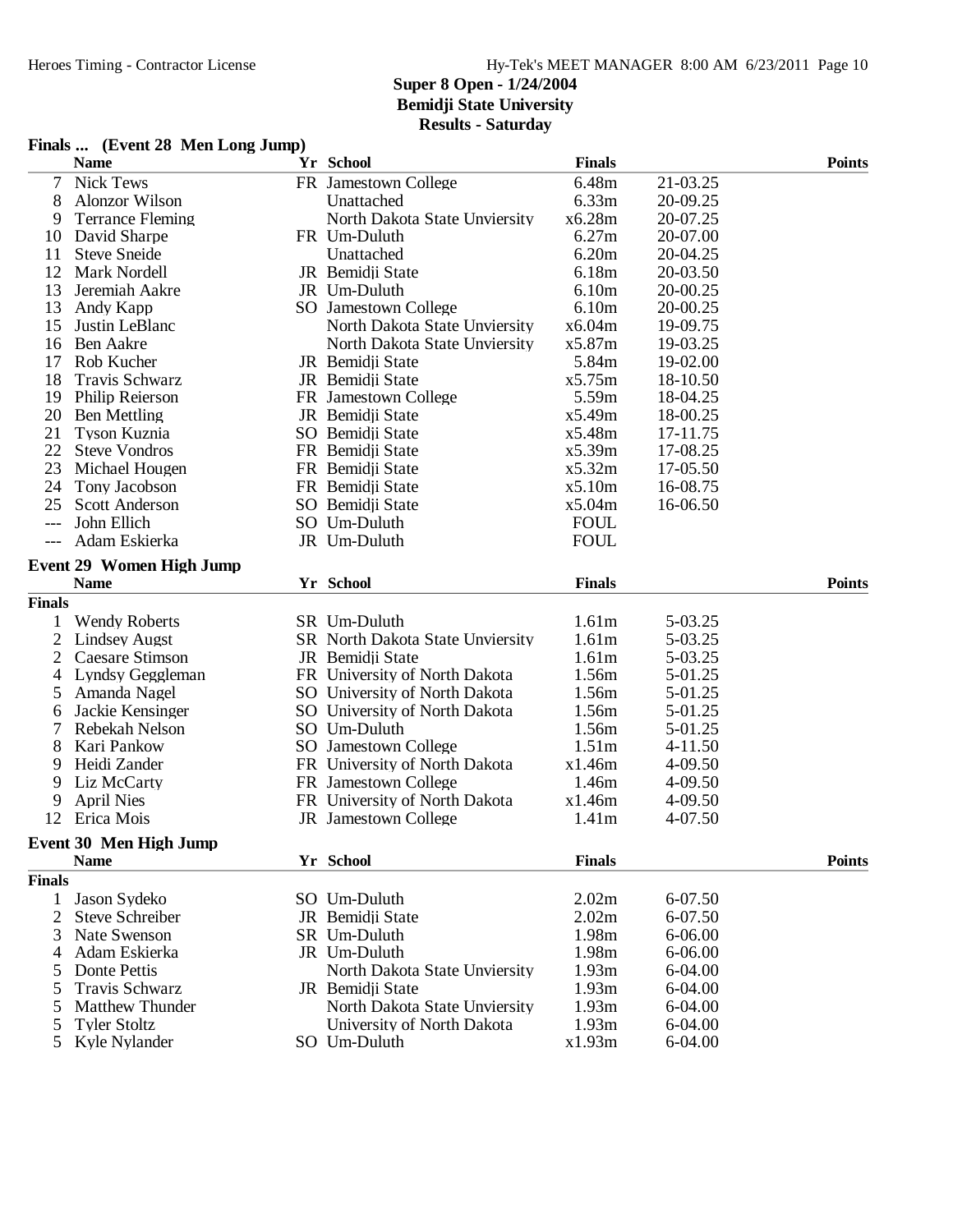# Heroes Timing - Contractor License Hy-Tek's MEET MANAGER 8:00 AM 6/23/2011 Page 11

# **Super 8 Open - 1/24/2004 Bemidji State University**

|                | Finals  (Event 30 Men High Jump) |                               |               |             |               |
|----------------|----------------------------------|-------------------------------|---------------|-------------|---------------|
|                | <b>Name</b>                      | Yr School                     | <b>Finals</b> |             | <b>Points</b> |
| 10             | John Ellich                      | SO Um-Duluth                  | x1.93m        | $6 - 04.00$ |               |
| 11             | Jon Clemons                      | FR Bemidji State              | 1.88m         | $6 - 02.00$ |               |
| 12             | Spencer Kubat                    | FR Jamestown College          | 1.83m         | $6 - 00.00$ |               |
| 12             | James Finch                      | Unattached                    | 1.83m         | $6 - 00.00$ |               |
| 12             | <b>Zachary Green</b>             | FR University of North Dakota | 1.83m         | $6 - 00.00$ |               |
| 12             | <b>Steve Sneide</b>              | Unattached                    | 1.83m         | $6 - 00.00$ |               |
| 16             | <b>Andrew Poulos</b>             | JR Jamestown College          | 1.78m         | 5-10.00     |               |
| 17             | <b>Philip Reierson</b>           | FR Jamestown College          | 1.68m         | 5-06.00     |               |
| 18             | Rob Kucher                       | JR Bemidji State              | x1.63m        | 5-04.25     |               |
| 18             | <b>Ben Mettling</b>              | JR Bemidji State              | x1.63m        | 5-04.25     |               |
| 20             | Michael Hougen                   | FR Bemidji State              | x1.58m        | 5-02.25     |               |
| 20             | <b>Scott Anderson</b>            | SO Bemidji State              | x1.58m        | 5-02.25     |               |
|                | <b>Event 31 Women Shot Put</b>   |                               |               |             |               |
|                | <b>Name</b>                      | Yr School                     | <b>Finals</b> |             | <b>Points</b> |
| <b>Finals</b>  |                                  |                               |               |             |               |
|                | Dana Olimb                       | FR University of North Dakota | 12.42m        | 40-09.00    |               |
| $\overline{2}$ | Libby Schneider                  | FR Bemidji State              | 11.73m        | 38-06.00    |               |
| 3              | Lindsey Bergeson                 | FR Bemidji State              | 11.41m        | 37-05.25    |               |
| 4              | Erin Suhonen                     | JR Bemidji State              | 11.01m        | 36-01.50    |               |
| 5              | Sara Olson                       | FR Bemidji State              | x10.87m       | 35-08.00    |               |
| 6              | Jennifer Flach                   | 00 University of North Dakota | 10.77m        | 35-04.00    |               |
| 6              | Talia Carpenter                  | SO Um-Duluth                  | 10.77m        | 35-04.00    |               |
| 8              | Julie Faul                       | FR Jamestown College          | 10.65m        | 34-11.25    |               |
| 9              | Kari Pankow                      | SO Jamestown College          | 10.28m        | 33-08.75    |               |
| 10             | <b>Brena Smith</b>               | FR Jamestown College          | 10.26m        | 33-08.00    |               |
| 11             | Leah Davis                       | SO University of North Dakota | 10.11m        | 33-02.00    |               |
| 12             | Nicole LeDell                    | SO Um-Duluth                  | 10.10m        | 33-01.75    |               |
| 13             | Alexis Miller                    | FR Um-Duluth                  | 10.05m        | 32-11.75    |               |
| 14             | Judy Miska                       | JR University of North Dakota | x9.94m        | 32-07.50    |               |
| 15             | Nicole Burow                     | FR Bemidji State              | x9.72m        | 31-10.75    |               |
| 16             | Carma Hackey                     | <b>JR</b> Jamestown College   | x9.63m        | 31-07.25    |               |
| 17             | <b>Caesare Stimson</b>           | JR Bemidji State              | x9.50m        | 31-02.00    |               |
| 18             | <b>Mandy Larson</b>              | FR University of North Dakota | x9.23m        | 30-03.50    |               |
| 19             | Cassie Baltas                    | Um-Duluth                     | x8.74m        | 28-08.25    |               |
| 20             | Erica Mois                       | JR Jamestown College          | x8.22m        | 26-11.75    |               |
| ---            | Jessica Chase                    | SO Jamestown College          | <b>ND</b>     |             |               |
|                | Kayla Odegard                    | FR Um-Duluth                  | <b>ND</b>     |             |               |
|                | <b>Event 32 Men Shot Put</b>     |                               |               |             |               |
|                | <b>Name</b>                      | Yr School                     | <b>Finals</b> |             | <b>Points</b> |
| <b>Finals</b>  |                                  |                               |               |             |               |
| 1              | Dan Soldner                      | JR Um-Duluth                  | 16.85m        | 55-03.50    |               |
| 2              | Adam Wilson                      | SO Bemidji State              | 14.93m        | 48-11.75    |               |
| 3              | TJ Johnson                       | SR Um-Duluth                  | 14.46m        | 47-05.25    |               |
| 4              | Rob Mamula                       | North Dakota State Unviersity | 14.37m        | 47-01.75    |               |
| 5              | RJ Gross                         | FR Bemidji State              | 14.18m        | 46-06.25    |               |
| 6              | Porfirio Gonzalez                | FR Jamestown College          | 14.14m        | 46-04.75    |               |
| 7              | Josh Haugan                      | SO University of North Dakota | 13.57m        | 44-06.25    |               |
| 8              | Chris Hudspith                   | FR Um-Duluth                  | 13.45m        | 44-01.50    |               |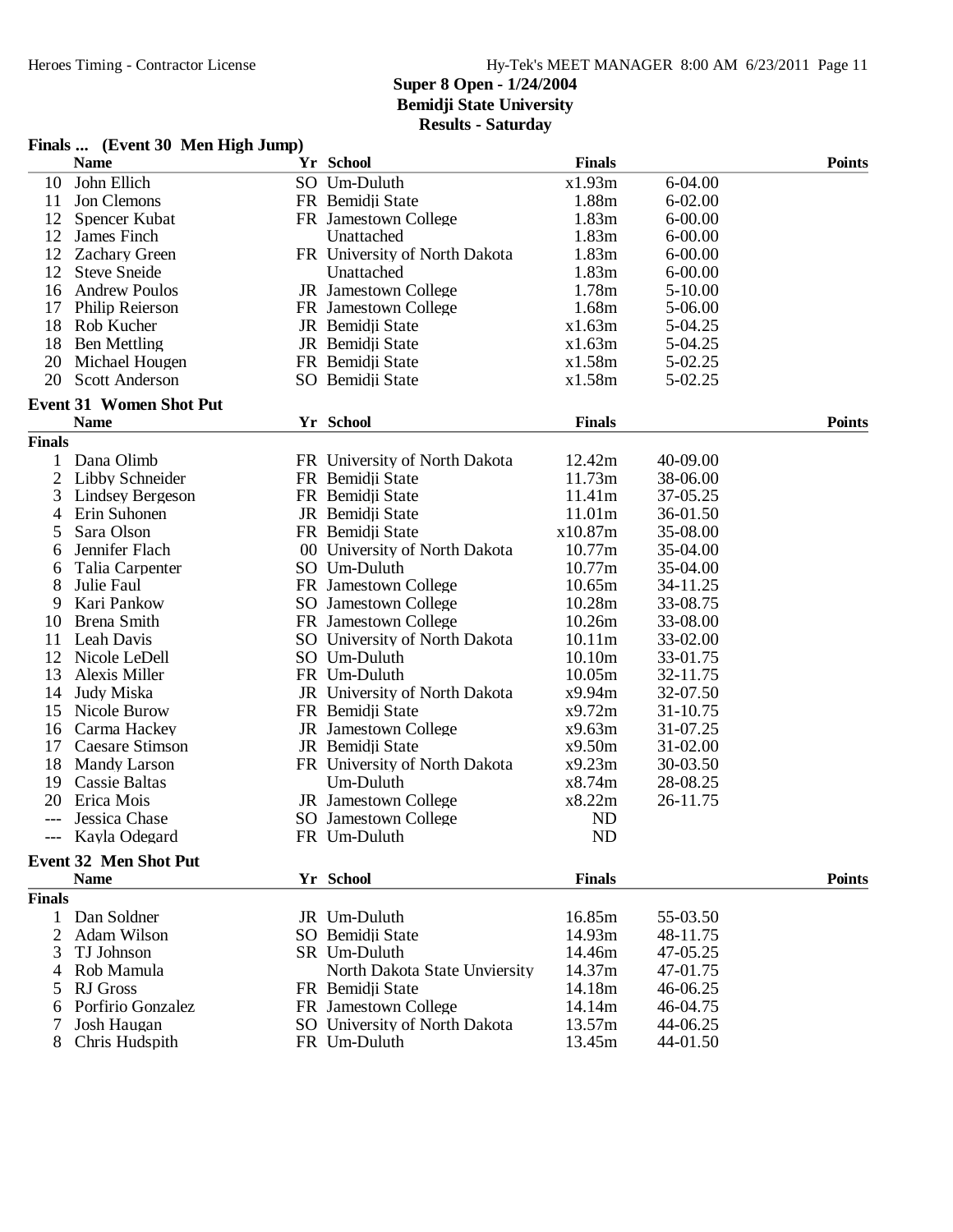# Heroes Timing - Contractor License Hy-Tek's MEET MANAGER 8:00 AM 6/23/2011 Page 12

# **Super 8 Open - 1/24/2004 Bemidji State University Results - Saturday**

#### **Finals ... (Event 32 Men Shot Put)**

|                | <b>Name</b>                           | Yr School                               | <b>Finals</b>  |          | <b>Points</b> |
|----------------|---------------------------------------|-----------------------------------------|----------------|----------|---------------|
| 9              | Darren Clabo                          | North Dakota State Unviersity           | 12.66m         | 41-06.50 |               |
| 10             | Michael Rydberg                       | Unattached                              | 12.37m         | 40-07.00 |               |
| 11             | Justin Cox                            | FR Bemidji State                        | 12.20m         | 40-00.50 |               |
| 12             | <b>Casey Dingles</b>                  | FR Jamestown College                    | 12.15m         | 39-10.50 |               |
| 13             | Tim Blaufuss                          | Unattached                              | 11.57m         | 37-11.50 |               |
| 14             | <b>Ben Mettling</b>                   | JR Bemidji State                        | x11.22m        | 36-09.75 |               |
| 15             | Walter Eldridge                       | JR Jamestown College                    | 11.18m         | 36-08.25 |               |
| 16             | Ed Henry                              | Unattached                              | 11.11m         | 36-05.50 |               |
| 17             | Rob Kucher                            | JR Bemidji State                        | x10.70m        | 35-01.25 |               |
| 18             | <b>Ben Aakre</b>                      | North Dakota State Unviersity           | 10.58m         | 34-08.50 |               |
| 19             | Travis Schwarz                        | JR Bemidji State                        | x10.40m        | 34-01.50 |               |
| 20             | Michael Hougen                        | FR Bemidji State                        | x9.20m         | 30-02.25 |               |
| $---$          | John Dubray                           | JR Jamestown College                    | ND             |          |               |
|                | Jordon Nissen                         | SO Jamestown College                    | ND             |          |               |
| $--$           | Reid Conlon                           | North Dakota State Unviersity           | <b>ND</b>      |          |               |
|                | <b>Event 33 Women Triple Jump</b>     |                                         |                |          |               |
|                | <b>Name</b>                           | Yr School                               | <b>Finals</b>  |          | <b>Points</b> |
| <b>Finals</b>  |                                       |                                         |                |          |               |
| 1              | Amanda Thieschafer                    | <b>SR</b> North Dakota State Unviersity | 12.02m         | 39-05.25 |               |
| $\overline{2}$ |                                       | SO North Dakota State Unviersity        | 11.61m         | 38-01.25 |               |
| 3              | Alicia Mindermann<br>Jackie Kensinger | SO University of North Dakota           | 11.35m         | 37-03.00 |               |
|                |                                       | SR Um-Duluth                            | 11.13m         | 36-06.25 |               |
| 4<br>5         | <b>Wendy Roberts</b><br>Nikki Sims    | FR University of North Dakota           | 11.02m         | 36-02.00 |               |
| 6              | Michelle Burgard                      | FR University of North Dakota           | 10.98m         | 36-00.25 |               |
| 7              | Leslie Moore                          | JR North Dakota State Unviersity        | 10.64m         | 34-11.00 |               |
| 8              | Andi Kuhn                             | FR University of North Dakota           | x10.45m        | 34-03.50 |               |
|                | Leslie Bjugstad                       | FR University of North Dakota           | x10.30m        | 33-09.50 |               |
| 9<br>10        | Heidi Zander                          | FR University of North Dakota           | x10.20m        | 33-05.75 |               |
| 11             | Christy Johnson                       | FR North Dakota State Unviersity        | x9.96m         | 32-08.25 |               |
| 12             | Kara Beechie                          | FR University of North Dakota           | x9.57m         | 31-04.75 |               |
| 13             | Liz McCarty                           | FR Jamestown College                    | 9.38m          | 30-09.25 |               |
| 14             | Lacy Hanson                           | SO Jamestown College                    | 8.74m          | 28-08.25 |               |
| $---$          | Kim Giertych                          | SO Um-Duluth                            | ND             |          |               |
| $---$          | Erica Mois                            | <b>JR</b> Jamestown College             | <b>ND</b>      |          |               |
|                | Alissa Andrus                         | FR North Dakota State Unviersity        | <b>ND</b>      |          |               |
|                | Cassandra Olson                       | JR North Dakota State Unviersity        | <b>ND</b>      |          |               |
|                | Jenny Flavin                          | FR Um-Duluth                            | <b>ND</b>      |          |               |
|                | --- Jessica Fleck                     | 00 University of North Dakota           | N <sub>D</sub> |          |               |
|                |                                       |                                         |                |          |               |
|                | <b>Event 34 Men Triple Jump</b>       |                                         |                |          |               |
|                | <b>Name</b>                           | Yr School                               | <b>Finals</b>  |          | <b>Points</b> |
| <b>Finals</b>  |                                       |                                         |                |          |               |
| 1              | <b>Brad Hartsoch</b>                  | North Dakota State Unviersity           | 13.90m         | 45-07.25 |               |
| $\overline{2}$ | Matt Stockert                         | North Dakota State Unviersity           | 13.72m         | 45-00.25 |               |
| 3              | Alonzor Wilson                        | Unattached                              | 13.71m         | 44-11.75 |               |
| 4              | Dave Rygh                             | SO University of North Dakota           | 13.68m         | 44-10.75 |               |
| 5              | Mark Nordell                          | JR Bemidji State                        | 13.43m         | 44-00.75 |               |
| 6              | <b>James Fries</b>                    | North Dakota State Unviersity           | 13.27m         | 43-06.50 |               |
| 7              | David Josephson                       | FR University of North Dakota           | 13.17m         | 43-02.50 |               |